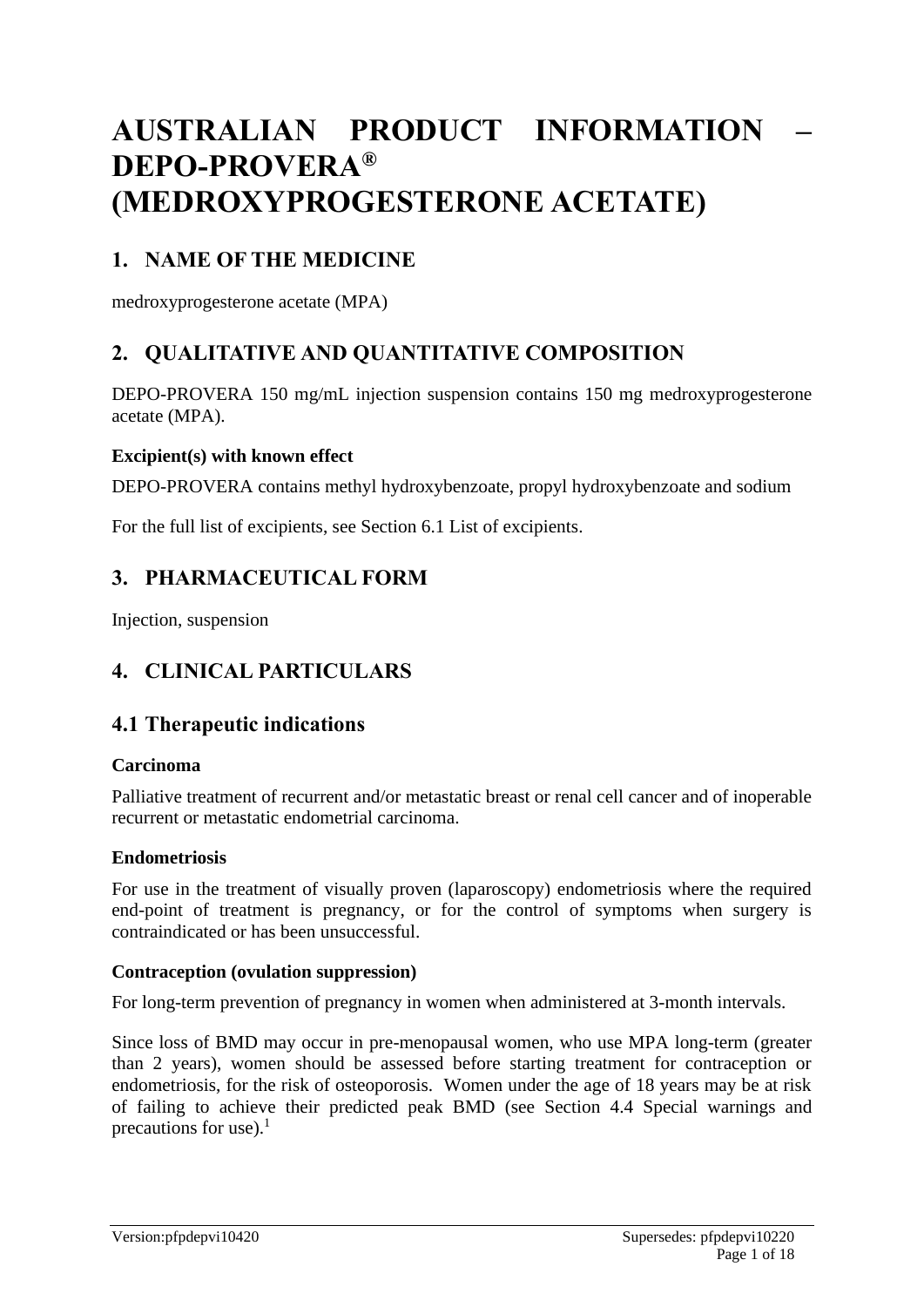## **4.2 Dose and method of administration**

#### **Inoperable, recurrent, metastatic, endometrial & renal carcinoma**

Initially, 600 mg to 1200 mg weekly followed by 450 mg to 600 mg every 1 to 4 weeks for maintenance.

#### **Breast carcinoma**

IM injection 500 mg daily for 4 weeks then 500 mg to 1000 mg at weekly intervals for maintenance.

#### **Endometriosis**

50 mg weekly or 100 mg every 2 weeks by IM injection for at least 6 months.

#### **Contraception (ovulation suppression)**

150 mg every 3 months by deep IM injection. To increase assurance that the patient is not pregnant at the time of the first administration it is recommended that this injection is given only:

- during the first 5 days after the onset of normal menstrual period
- within 5 days post-partum if not breast-feeding or
- if breast-feeding, at 6 weeks post-partum, after having excluded pregnancy.

If the period between injections is greater than 14 weeks, the physician should determine that the patient is not pregnant before administering the drug.

BMD should be evaluated when considering contraceptive or endometriotic treatment beyond 2 years.<sup>1</sup> An evaluation of BMD may also be appropriate in some patients who use DEPO-PROVERA long-term for oncology indications.<sup>2</sup>

Gluteal infiltration and abscess formation may occur with IM administration. This complication appears to be particularly related to the volume administered and careful attention to injection technique should be observed. If large volumes are to be given, i.e., greater than 2.5 mL, then divided administration into several sites is recommended. It is also important that the suspension be shaken well before use and administered by deep IM injection into the gluteal muscle.

Routine or long-term cyclic use of supplemental estrogens with DEPO-PROVERA is not recommended. Excessive or prolonged bleeding which becomes troublesome to the patient can usually be controlled by the administration of oral or parenteral estrogens in the equivalent of 0.05 mg to 0.1 mg ethinylestradiol daily for 7 to 21 days. This therapy can be continued for 1 to 2 cycles, but should not be considered for long term administration.

If abnormal bleeding persists, appropriate investigation should be instituted to rule out the possibility of organic pathology.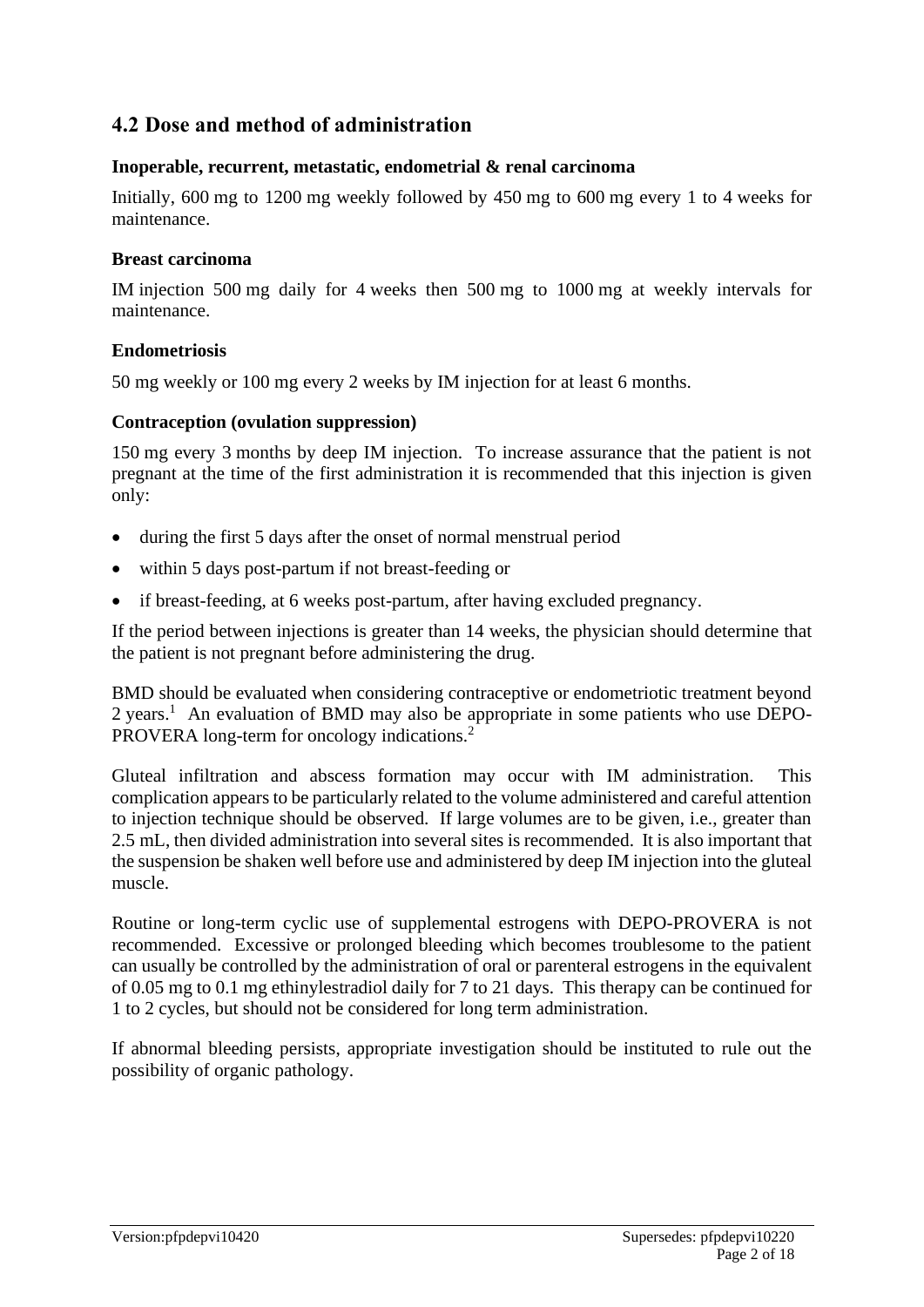## **4.3 Contraindications**

DEPO-PROVERA is contraindicated in patients with:

- thrombophlebitis, thromboembolic disorders, cerebral apoplexy or patients with a past history of these conditions
- markedly impaired liver function
- undiagnosed vaginal bleeding
- undiagnosed urinary tract bleeding
- undiagnosed breast pathology
- missed abortion
- known sensitivity to MPA or any of the excipients in the injection (see Section 6.1 List of excipients)
- known or suspected pregnancy (see Section 4.6 Fertility, pregnancy and lactation Use in pregnancy)
- severe uncontrolled hypertension
- known or suspected malignancy of the breast (excluding use in oncology indications).

## **4.4 Special warnings and precautions for use**

#### **Physical examination**

The pre-treatment physical examination should include special reference to breast and pelvic organs as well as Papanicolaou smear.

#### **Thromboembolic disorders**

The physician should be alert to the earliest manifestations of thrombotic disorders (thrombophlebitis, cerebrovascular disorders, pulmonary embolism, and retinal thrombosis). Should any of these occur or be suspected, the drug should be discontinued immediately.

#### **Ocular disorders**

Discontinue medication pending examination if there is sudden partial or complete loss of vision, or if there is a sudden onset of proptosis, diplopia or migraine. If examination reveals papilloedema, or retinal vascular lesions, medication should be withdrawn.

#### **Bleeding irregularities**

Most women receiving DEPO-PROVERA for contraception experienced disruption of menstrual bleeding patterns. Altered bleeding patterns including irregular or unpredictable bleeding or spotting, or rarely, heavy or continuous bleeding. If abnormal bleeding persists or is severe, appropriate investigations should be instituted to rule out the possibility of organic pathology and appropriate treatment should be instituted when necessary.

As women continued to use DEPO-PROVERA, fewer experienced intermenstrual bleeding and more experience amenorrhoea. By month 12, amenorrhoea was reported by 57% of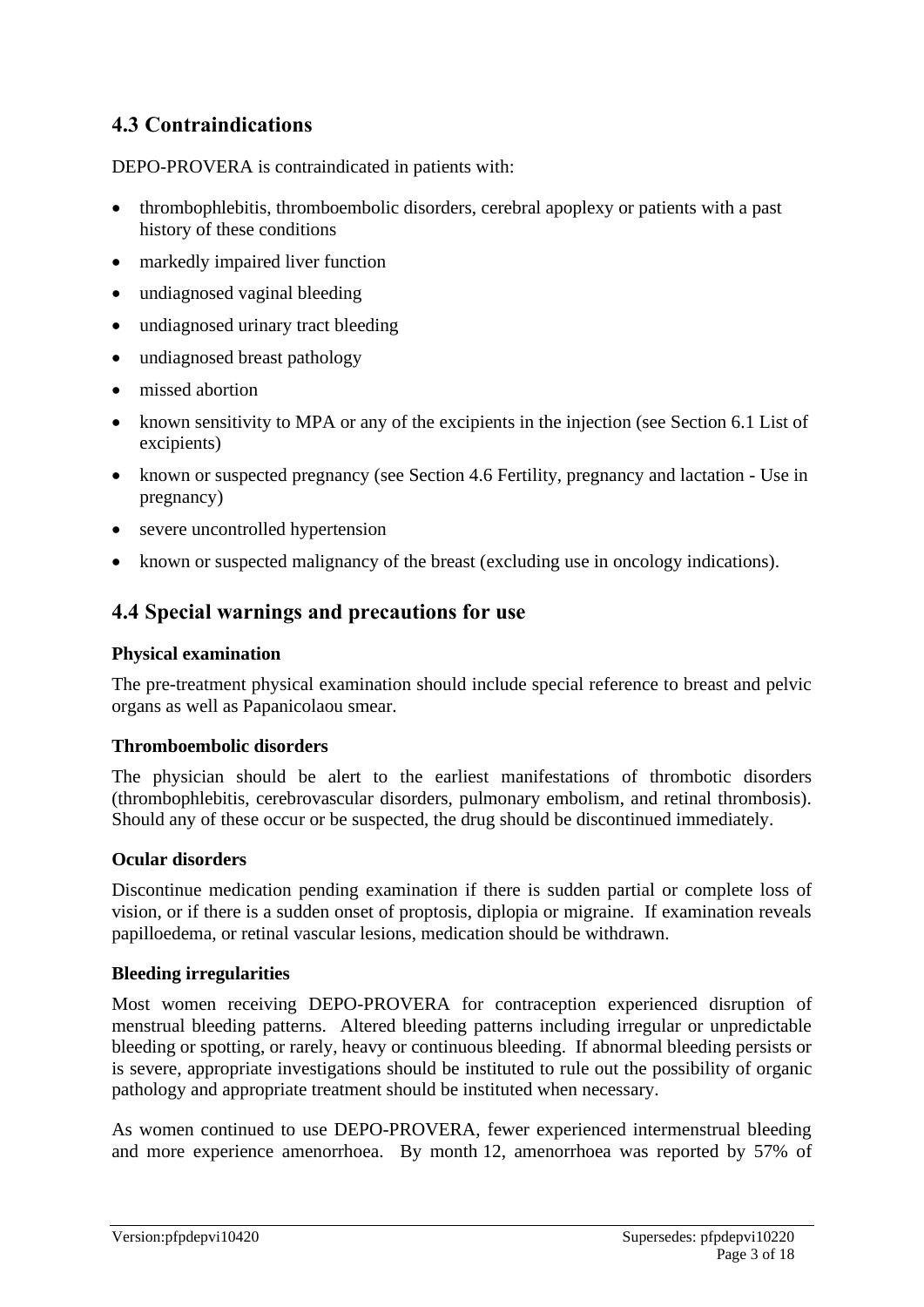women, and by month 24, amenorrhoea was reported by 68% of women using DEPO-PROVERA.<sup>3</sup>

Infertility and anovulation with amenorrhoea and/or erratic menstrual patterns may persist for periods of up to 18 months and occasionally longer following either single or multiple injections of DEPO-PROVERA.

#### **Bone mineral density changes**

#### **Contraception and endometriosis**

Use of DEPO-PROVERA reduces serum estrogen levels and is associated with a statistically significant loss of BMD as bone metabolism accommodates to a lower estrogen level. This loss of BMD is of particular concern during adolescence and early adulthood, a critical period of bone accretion. Bone loss is greater with increasing duration of use and may not be completely reversible. It is unknown if use of DEPO-PROVERA by younger women will reduce peak bone mass and increase the risk for osteoporotic fracture in later life.

In adult females, BMD was observed for a period of 2 years after DEPO-PROVERA injection was discontinued and mean BMD increased but deficits at the total hip, femoral neck and lumbar spine remain.

In adolescent females, the decrease in BMD appears to be fully reversible after DEPO-PROVERA is discontinued and ovarian estrogen production increases.<sup>1</sup> Full recovery took 1.2 years at the lumbar spine, 4.6 years at the total hip and 4.6 years at the femoral neck after discontinuation of treatment. Longer duration of treatment and smoking were associated with slower recovery (see Section 5.1 Pharmacodynamic properties - Clinical trials - BMD changes in adolescent females (12 to 18 years)).

DEPO-PROVERA should only be used as a long-term (e.g., longer than 2 years) contraceptive method or treatment for endometriosis if other contraceptive methods or endometriotic treatments are inadequate. BMD should be evaluated when a female needs to continue to use DEPO-PROVERA long term.<sup>1</sup> In adolescent females, interpretation of BMD results should take into account patient age and skeletal maturity.<sup>1</sup> Since loss of BMD may occur in premenopausal women who use DEPO-PROVERA long-term (greater than 2 years), a risk/benefit assessment, which also takes into consideration the decrease in BMD that occurs during pregnancy and/or lactation, should be considered.<sup>1</sup>

Other contraceptive methods or endometriotic treatments should be considered in the risk/benefit analysis for the use of DEPO-PROVERA in women with osteoporotic risk factors such as:

- chronic alcohol and/or tobacco use
- chronic use of drugs that can reduce bone mass, e.g., anticonvulsants or corticosteroids
- low body mass index or eating disorder, e.g., anorexia nervosa or bulimia
- metabolic bone disease
- strong family history of osteoporosis.

See Section 5.1 Pharmacodynamic properties - Clinical trials.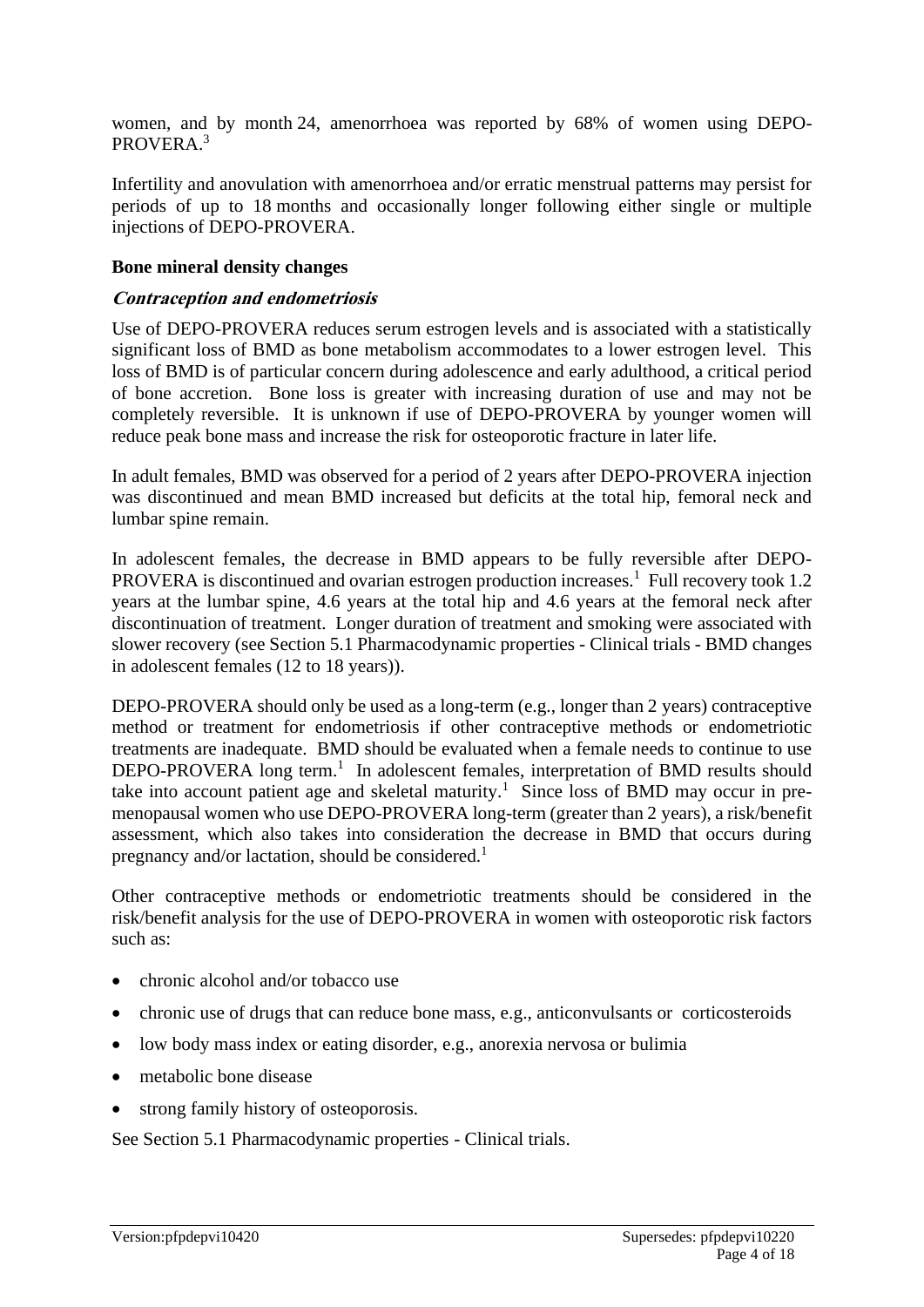### **Oncology**

There are no studies on the BMD effects of high doses of parenteral DEPO-PROVERA for oncology use.

However, two clinical studies of adult women of childbearing potential and of adolescent females given DEPO-PROVERA 150 mg IM every 3 months, for contraception, demonstrated significant decreases in BMD (see Section 5.1 Pharmacodynamic properties - Clinical trials). Decreases in serum estrogen due to DEPO-PROVERA may result in a decrease in BMD in a pre-menopausal woman and may increase her risk for developing osteoporosis later in life.<sup>2</sup>

An evaluation of BMD may be appropriate in some patients who use DEPO-PROVERA long term. $<sup>2</sup>$ </sup>

It is recommended that all patients have adequate calcium and Vitamin D intake.<sup>4</sup>

#### **Cancer risks**

Long-term case-controlled surveillance of DEPO-PROVERA use for contraception found slight or no increased overall risk of breast cancer<sup>6</sup> and no increased overall risk of ovarian,<sup>6</sup> liver,<sup>7</sup> or cervical cancer.<sup>8</sup> There was a prolonged effect of reducing the risk of endometrial<sup>9</sup> cancer in the population of users, with a relative risk (RR) of 0.21 (95% Confidence Interval [CI] of 0.06-0.79). This protective effect lasts for at least 8 years after the cessation of DEPO-PROVERA use.

The overall RR of breast cancer associated with the use of DEPO-PROVERA appears to be 1.2 (95% CI 0.96-1.52). However, an increased RR of 2.19 (95% CI 1.23-3.89)<sup>1</sup> has been associated with use of DEPO-PROVERA in women whose first exposure to the drug was within the previous 4 years and were under 35 years of age. The RR increases in women aged between 25 and 34 years of age (RR of 2 (95% CI 1.0-3.8) and rises to 4.6 (95% CI 1.4-15.1)) in women aged less than 25 years with more than 2 years exposure to DEPO-PROVERA.<sup>11</sup> The risk of breast cancer<sup>6</sup> was comparable in similar groups of women who used either DEPO-PROVERA or an oral contraceptive.

The Australian Institute of Health & Welfare<sup>11</sup> report, between 1983 to 1985, an average incidence rate for breast cancer in Australian women, aged 30 to 34 years, of 20.97/100,000. A RR of 2.19, thus, increases the possible risk from 20.97 to 45.92 cases per 100,000 women. The attributable risk, therefore, is 24.95 per 100,000 women per year.

The overall, non-significant, relative rate of invasive squamous cell cervical cancer in women who ever used DEPO-PROVERA was estimated at 1.11 (95% CI 0.95-1.28). A statistically insignificant increase in RR estimates of invasive squamous cell cervical cancer has been associated with the use of DEPO-PROVERA in women who were first exposed before the age of 35 years (RR of 1.22 to 1.28, 95% CI 0.93-1.70). No trends in risk with duration of use or times since initial or most recent exposure were observed.

#### **Accidental pregnancies**

Infants from accidental pregnancies that occur 1 to 2 months after injection of DEPO-PROVERA may be at increased risk of low birth weight, which in turn may be associated with an increased risk of neonatal death. The attributable risk is low because such pregnancies are uncommon $12,13$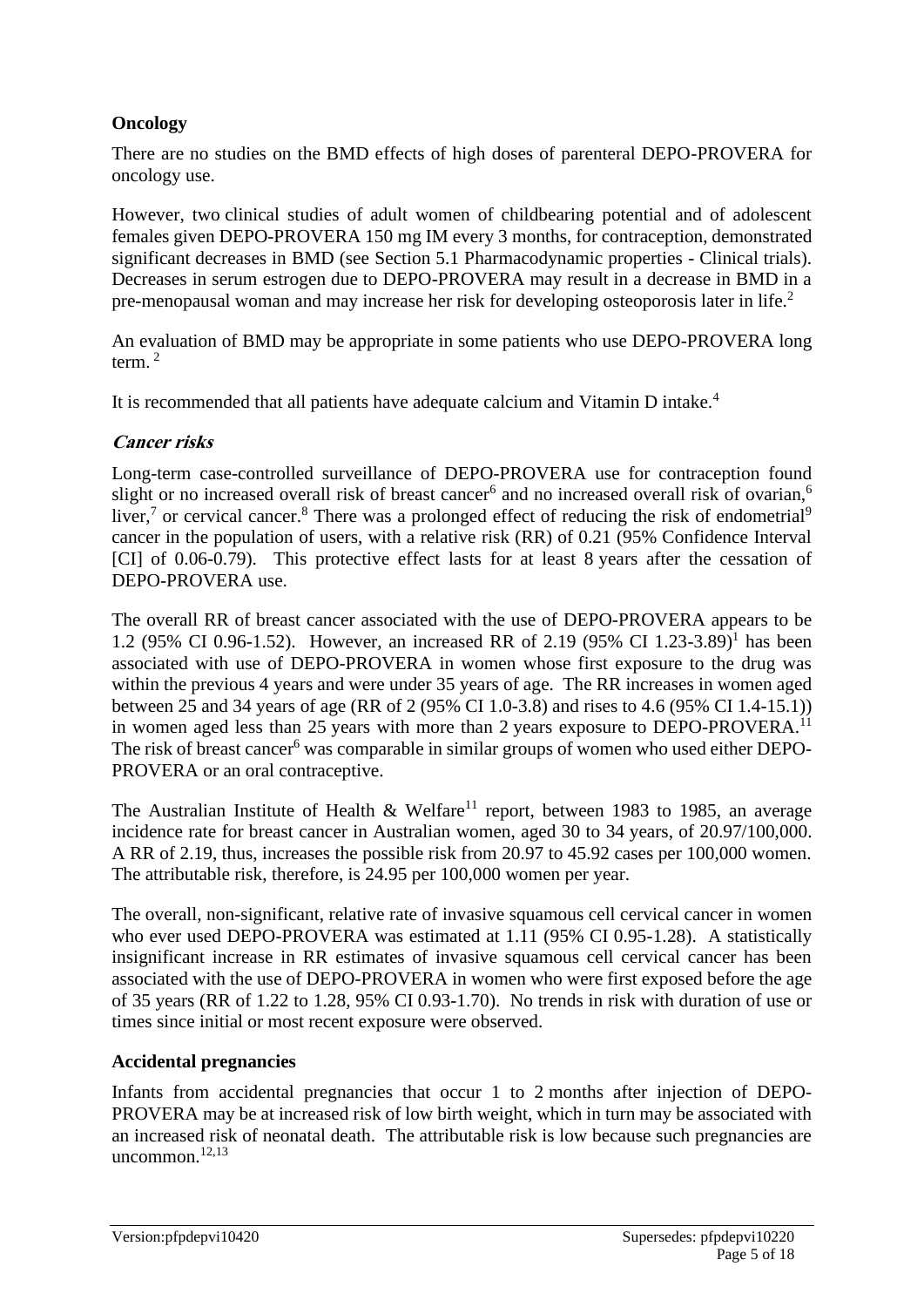A significant increase in polysyndactyly and chromosomal anomalies was observed among infants of DEPO-PROVERA users, the former being most pronounced in women under 30 years of age. The unrelated nature of these defects, the lack of confirmation from other studies, the distant preconceptual exposure to DEPO-PROVERA, and the chance effects due to multiple statistical comparisons, make a causal association unlikely.<sup>14</sup>

#### **Ectopic pregnancy**

As with all forms of hormonal contraception, healthcare providers should be alert to the possibility of an ectopic pregnancy among women using DEPO-PROVERA who become pregnant or complain of severe abdominal pain.

### **Sexually transmitted infections**

DEPO-PROVERA 150 mg/mL is intended to prevent pregnancy. Women should be counselled that DMPA injectable suspension does not protect against sexually transmitted infections (STIs) including HIV infection (AIDS) but equally, DMPA is a sterile injection and, used as directed, will not expose them to sexually transmitted infections. Safer sex practices including correct and consistent use of condoms reduce the transmission of STIs through sexual contact, including HIV.

In all situations where cessation of therapy is warranted, the physician should be aware of the slow elimination of the depot formulation.

Clinical suppression of adrenocorticoid function has not been observed at low dose levels, however, at the high doses used in the treatment of cancer, corticoid-like activity has been reported. MPA may decrease adrenocorticotrophic hormone and hydrocortisone blood levels. Animal studies show that MPA possesses adrenocorticoid activity.

#### **Anaphylactic and anaphylactoid reactions**

Anaphylactic and anaphylactoid reactions have occasionally been reported in patients treated with IM MPA.

## **Fluid retention**

Because this drug may cause some degree of fluid retention, conditions which might be influenced by this factor, such as epilepsy, migraine, asthma, or cardiac or renal dysfunction, require careful observation.

## **Breakthrough bleeding**

Breakthrough bleeding is likely to occur in patients being treated for endometriosis. No other hormonal intervention is recommended for managing this bleeding. Non-functional causes should also be borne in mind and in cases of undiagnosed vaginal bleeding, adequate diagnostic measures are indicated.

#### **Carbohydrate metabolism**

A decrease in glucose tolerance has been observed in some patients on progestogens. The mechanism of this decrease is obscure. For this reason, diabetic patients should be carefully observed while receiving progestogen therapy.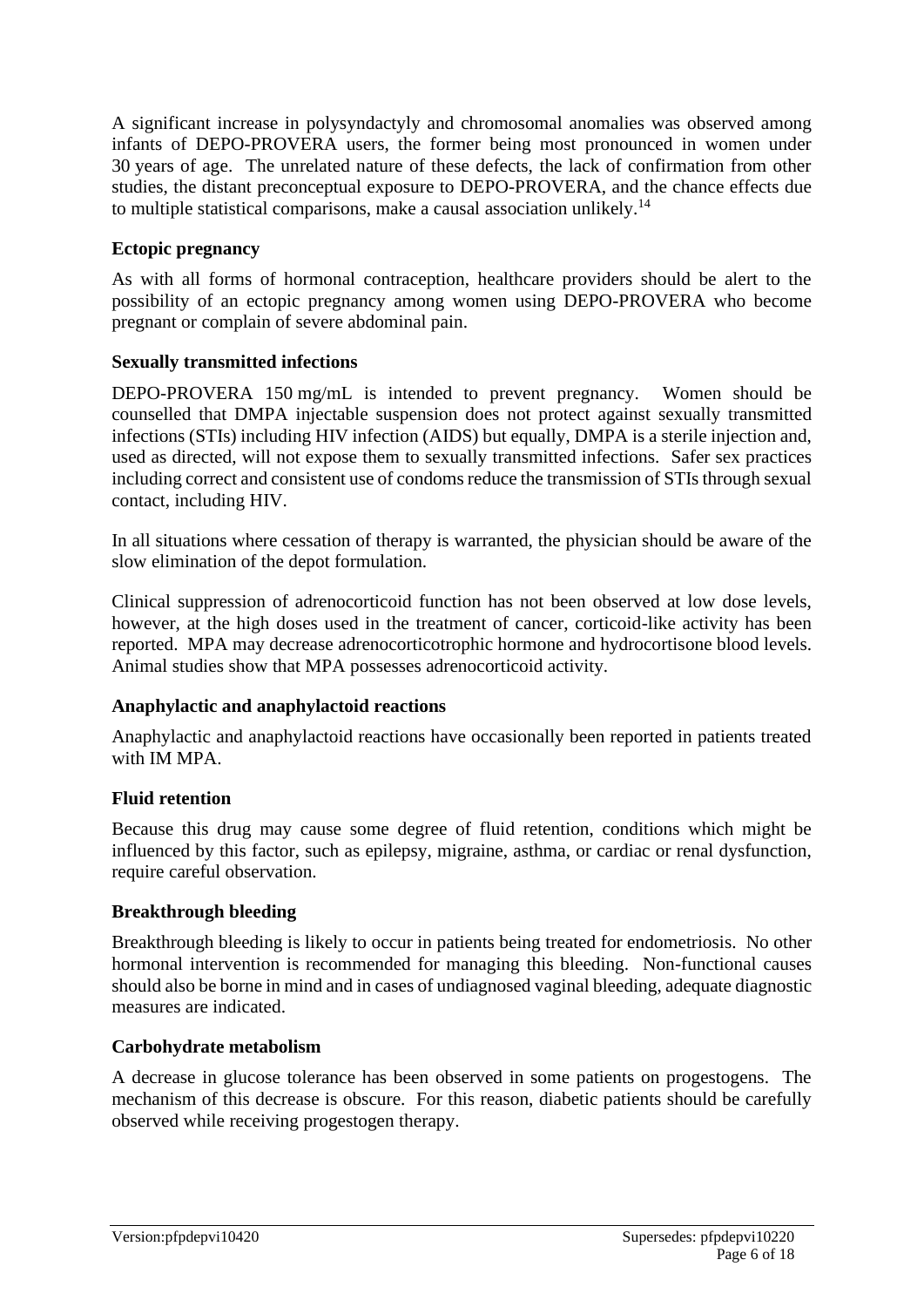#### **CNS disorders and convulsions**

Patients who have a history of mental depression should be carefully observed and the drug discontinued if the depression recurs to a serious degree.

#### **Weight changes**

There is a tendency for women to gain weight while on DEPO-PROVERA therapy. From an initial average body weight of 61.8 kg women who completed 1 year of therapy with DEPO-PROVERA gained an average of 2.45 kg. Women who completed 2 years of therapy gained an average of 3.68 kg. Women who completed 4 years gained an average of 6.3 kg. Women who completed 6 years gained an average of 7.5 kg. Two per cent of women withdrew from a large-scale clinical trial because of excessive weight gain.

#### **Return of fertility**

DEPO-PROVERA has a prolonged contraceptive effect. In a large US study of women who discontinued use of DEPO-PROVERA to become pregnant, data are available for 61% of them. Based on Life-Table analysis of these data, it is expected that 65% of women who do become pregnant may conceive within 12 months. 83% may conceive within 15 months, and 93% may conceive within 18 months from the last injection. The median time for those who do conceive is 10 months following the last injection with a range of 4 to 31 months, and is unrelated to the duration of use. No data are available for 39% of the patients who discontinued DEPO-PROVERA and were lost to follow-up or changed their mind.

#### **Liver function**

Certain endocrine and possible liver function tests may be affected by treatment with DEPO-PROVERA. Therefore, if such tests are abnormal in a patient taking DEPO-PROVERA, it is recommended that they be repeated after the drug has been withdrawn. If jaundice develops, consideration should be given to not readminister DEPO-PROVERA.

#### **Patient age**

The age of the patient constitutes no absolute limiting factor although treatment with progestogens may mask the onset of the climacteric.

#### **Pathology tests**

The pathologist should be advised of progestin therapy when relevant specimens are submitted.

#### **IM administration**

Gluteal infiltration and abscess formation may occur with IM administration. The IM suspension is not formulated for subcutaneous injection (see Section 4.2 Dose and method of administration).

#### **General**

Because of the prolonged action and the resulting difficulty in predicting the time of withdrawal bleeding following injection, DEPO-PROVERA is not recommended for treatment for secondary amenorrhoea or dysfunctional uterine bleeding. In these conditions, oral therapy is recommended.

MPA used in the treatment of cancer patients may produce Cushingoid symptoms.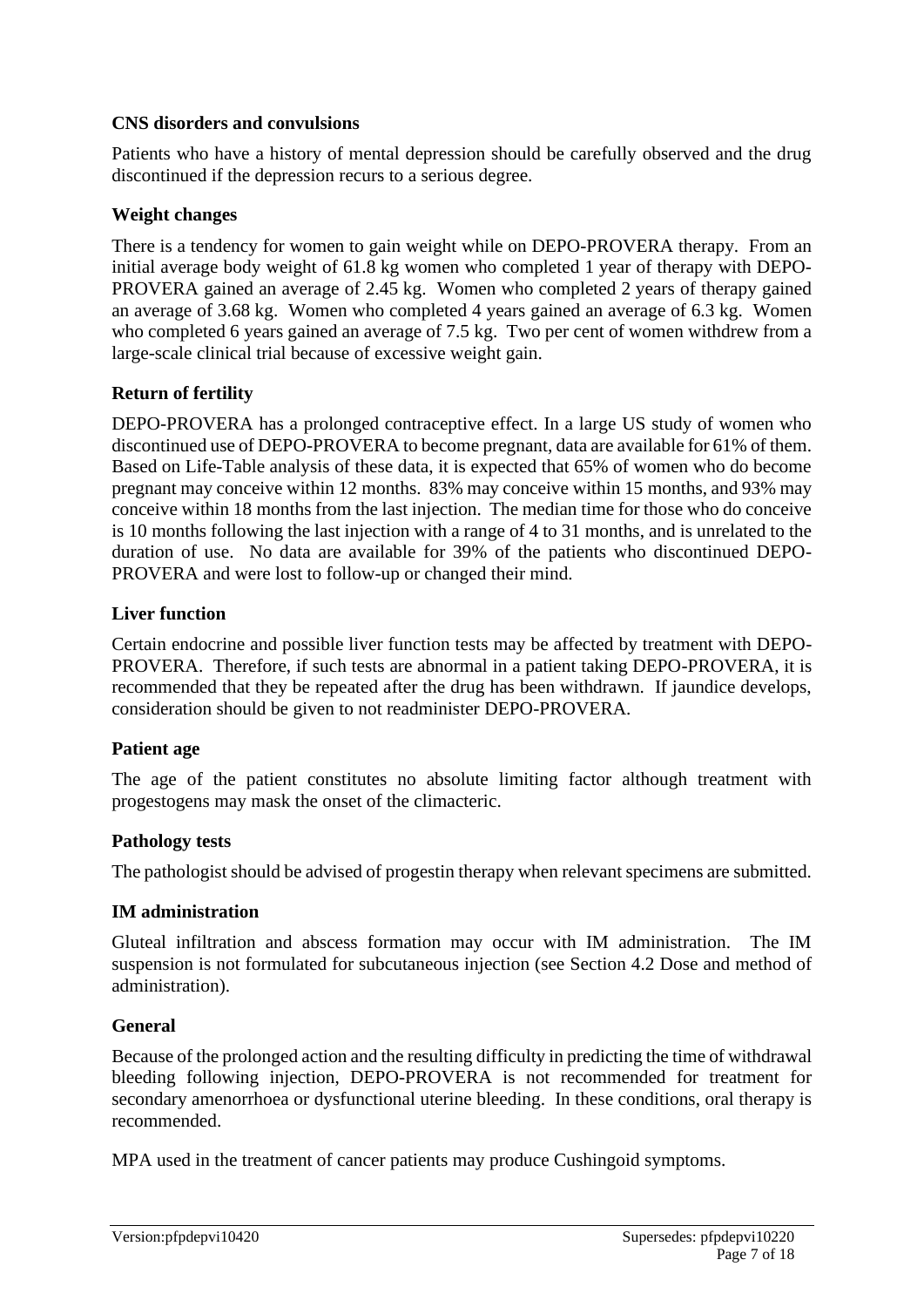#### **Use in hepatic impairment**

No clinical studies have evaluated the effect of hepatic disease on the pharmacokinetics of MPA. However, MPA is almost exclusively eliminated by hepatic metabolism and steroid hormones may be poorly metabolised in patients with severe liver insufficiency (see Section 4.3 Contraindications).

#### **Use in renal impairment**

See Section 4.4 Special warnings and precautions for use - Fluid retention.

#### **Use in the elderly**

No data available.

#### **Paediatric use**

DEPO-PROVERA is not indicated before menarche. Data are available in adolescent females  $(12 \text{ to } 18 \text{ years})^{15,16}$  (see Section 5.1 Pharmacodynamic properties - Clinical trials). Other than concerns about loss of BMD, the safety and effectiveness of DEPO-PROVERA are expected to be the same for post-menarcheal adolescent and adult females.<sup>1</sup>

#### **Effects on laboratory tests**

The following laboratory tests may be affected by the use of DEPO-PROVERA:

- gonadotrophin levels
- plasma progesterone levels
- urinary pregnanediol levels
- plasma testosterone levels (in the male)
- plasma estrogen levels (in the female)
- plasma cortisol levels
- glucose tolerance test
- metyrapone test the use of MPA in oncology indications may also cause partial adrenal insufficiency (decrease in pituitary-adrenal axis response) during metyrapone testing. Thus, the ability of the adrenal cortex to respond to adrenocorticotrophic hormone should be demonstrated before metyrapone is administered
- sex hormone-binding-globulin concentrations are decreased
- coagulation test values for prothrombin (Factor II) and Factors VII, VIII, IX and X may increase.

## **4.5 Interactions with other medicines and other forms of interactions**

Aminoglutethimide administered concomitantly with DEPO PROVERA may significantly decrease the serum concentration of MPA.<sup>17</sup> DEPO-PROVERA users should be warned of the possibility of decreased efficacy with the use of this or any related drugs.

MPA is metabolised in vitro primarily by hydroxylation via the CYP3A4. While specific drugdrug interaction studies evaluating the clinical effect of CYP3A4 inhibitors or inducers on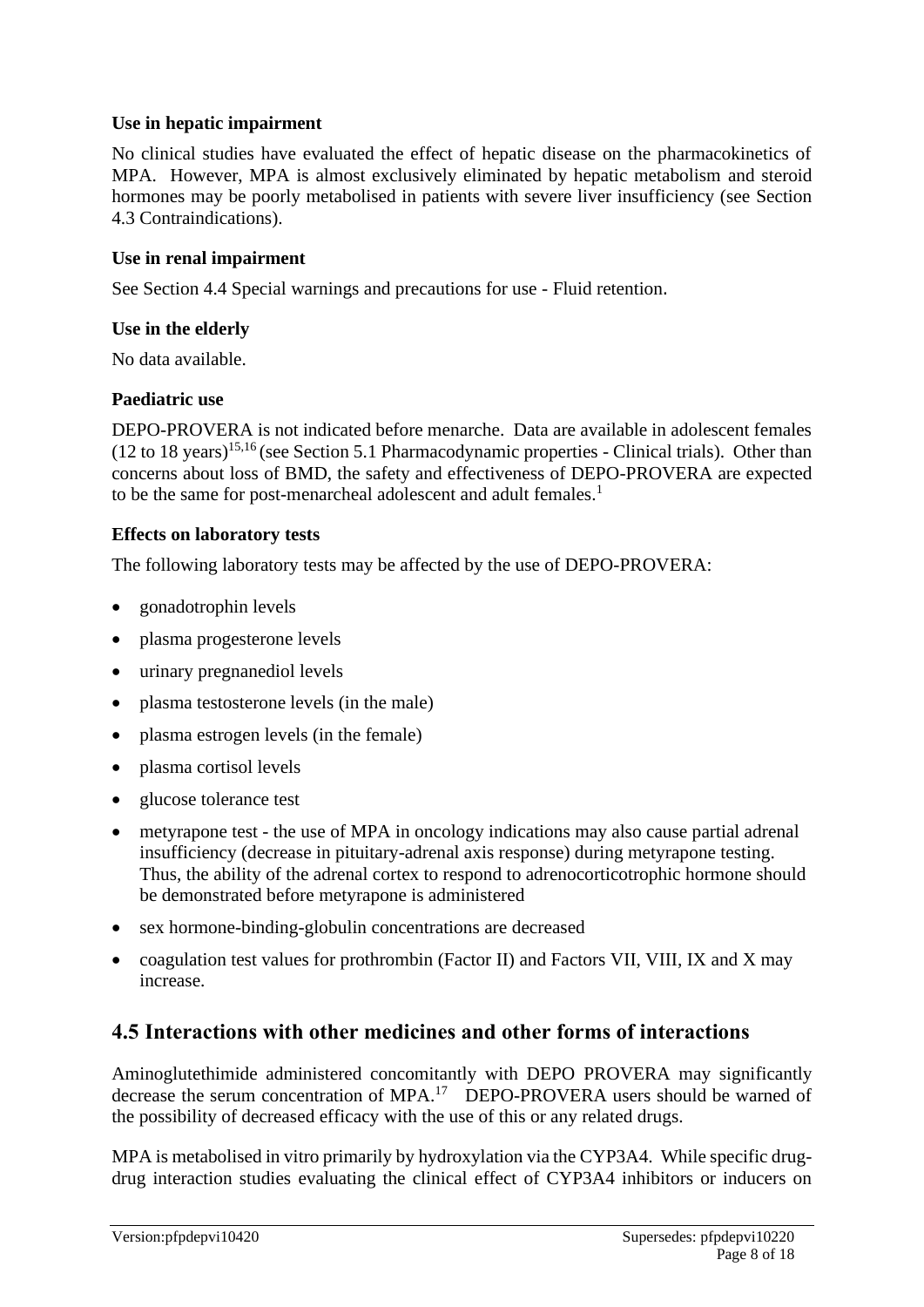MPA have not been conducted or reported in the literature, physicians should consider that interactions could occur which may result in compromised efficacy. Co-administration with CYP3A4 inducers may result in decreased systemic levels of MPA whilst co-administration with CYP3A4 inhibitors may result in increased MPA levels.

### **4.6 Fertility, pregnancy and lactation**

#### **Effects on fertility**

See Section 4.4 Special warnings and precautions for use – Return of fertility.

#### **Use in pregnancy – Pregnancy Category D**

#### **DEPO-PROVERA IS NOT TO BE USED AS A TEST FOR PREGNANCY OR WHERE PREGNANCY IS SUSPECTED.**

Studies in animals have shown that progestogens, including MPA, may have an adverse effect on the developing fetus, including teratogenicity and fetotoxicity.

In addition, other animal studies have shown that high doses of progestogens can cause masculinisation of the female fetus.

Several reports suggest an association between intrauterine exposure to progestational drugs in the first trimester of pregnancy and genital abnormalities in male and female fetuses. The risk of hypospadias (5 to 8 per 1000 male births in the general population) may be approximately doubled with exposure to these drugs. There are insufficient data to quantify the risks to female fetuses, but because some of these drugs induce mild virilisation of the external genitalia of the female fetus and because of the increased association of hypospadias in the male fetus, it is prudent to avoid use of these drugs during the first trimester of pregnancy.

Children exposed to MPA *in utero* and followed to adolescence, showed no evidence of any adverse effects on their health including their physical, intellectual, sexual or social development.

If DEPO-PROVERA is used during pregnancy, or if the patient becomes pregnant while using this drug, the patient should be apprised of the potential hazard to the fetus.

To ensure that DEPO-PROVERA is not administered inadvertently to a pregnant woman, it is important that the first injection only be given:

- during the first 5 days after the onset of a normal menstrual period
- within 5 days post-partum if not breast feeding and
- if breast feeding, at the sixth week post-partum, after having excluded pregnancy.

When switching from other contraceptive methods, MPA IM should be given in a manner that ensures continuous contraceptive coverage based upon the mechanism of action of both methods, (e.g., patients switching from oral contraceptives should have their first injection of MPA within 7 days after taking their last active pill).

See Section 4.2 Dose and method of administration. See also Section 4.4 Special warnings and precautions for use.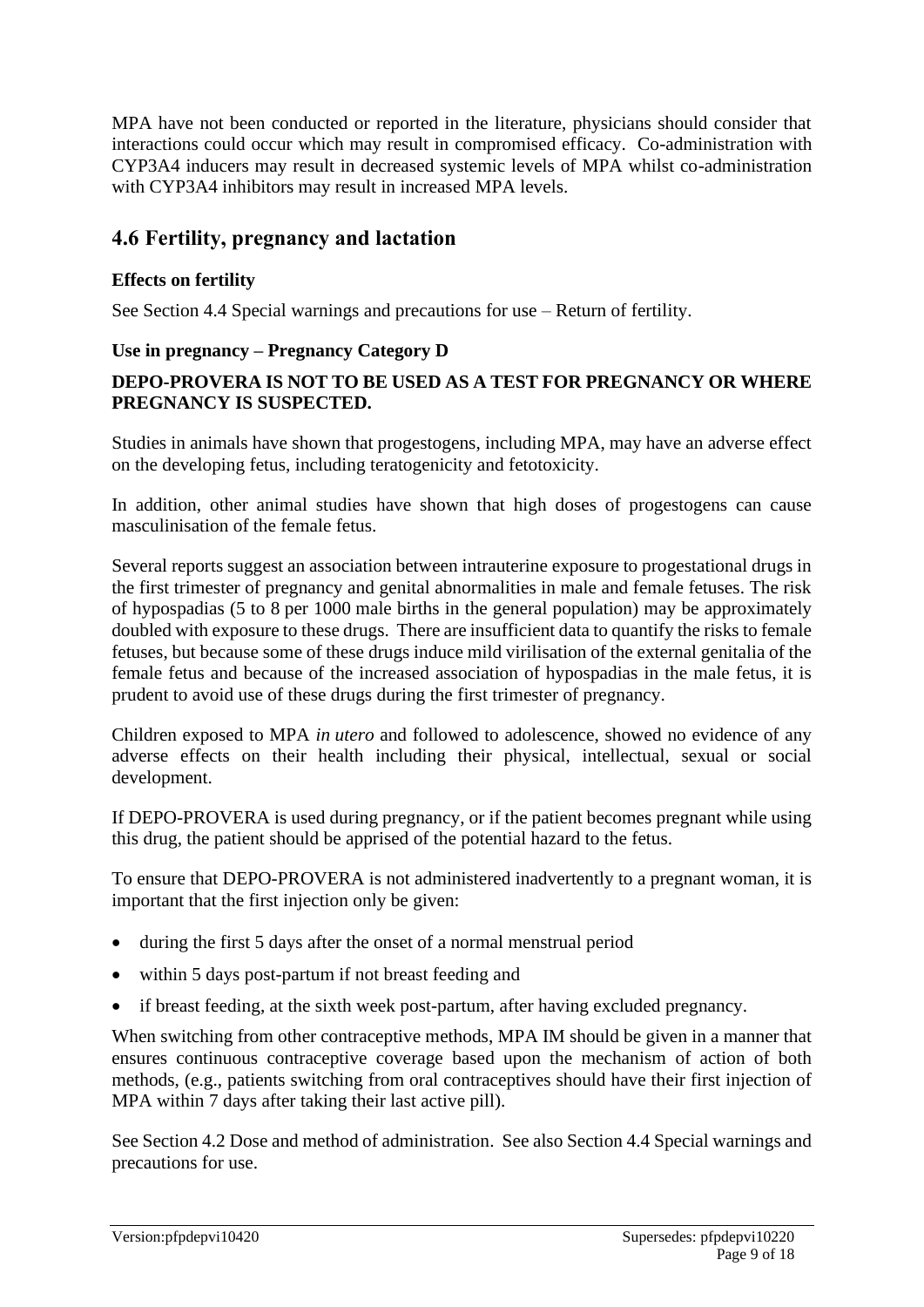#### **Use in lactation**

Detectable amounts of drug have been identified in the milk of mothers receiving DEPO-PROVERA. In mothers who are breastfeeding and who are treated with DEPO-PROVERA, milk composition, quality and amount are not adversely affected. Infants exposed to medroxyprogesterone via breast milk have been studied for developmental and behavioural effects through puberty. No adverse effects have been noted.

#### **4.7 Effects on ability to drive and use machines**

The effects of this medicine on a person's ability to drive and use machines were not assessed as part of its registration.

### **4.8 Adverse effects (undesirable effects)**

The following events are associated with the use of progestogens including medroxyprogesterone:

- *Cardiac disorders:* Palpitations, myocardial infarction, congestive heart failure.
- *Endocrine disorders:* Prolonged anovulation, Cushingoid syndrome.
- *Eye disorders:* Retinal embolism and thrombosis, diabetic cataract, visual impairment.
- *Gastrointestinal:* Abdominal distension, nausea, constipation, diarrhoea, dry mouth.
- *General disorders and administrative site conditions:* Fatigue, injection site reactions, malaise, hyperpyrexia.
- *Hepatobiliary disorders:* Liver disorders, hepatic function abnormal (transient elevations of alkaline phosphatase and/or serum transaminase activities).
- *Immune system disorders*: Anaphylactic reactions, anaphylactoid reactions, angioedema.
- *Investigations:* Bone density decreased, blood pressure increased, weight increased, weight decreased, elevations of serum calcium and potassium levels, increases in white cell and platelet counts, decreased glucose tolerance.
- *Metabolic and nutritional disorders:* Exacerbation of diabetes mellitus, hypercalcaemia.
- *Musculoskeletal and connective tissue disorders*: Arthralgia, gluteal infiltration and abscess formation (this reaction appears to be related to the volume of agent administered and the highest frequency of this complication occurs with large volumes, i.e., greater than 2.5 mL), back pain, muscle spasm.
- *Nervous System disorders*: Cerebral infarction, somnolence, dizziness, headache, adrenergic-like effects (e.g., fine-hand tremors, sweating, cramps in calves at night), tremor.
- *Psychiatric disorders:* Depression, insomnia, nervousness.
- *Renal and urinary system disorders:* Glycosuria.
- *Reproductive and breast disorders*: Dysfunctional uterine bleeding (irregular, increase, decrease, spotting), breast pain, breast tenderness, galactorrhoea, vaginal discharge, changes in the position of the transformation zone, cervical discharge.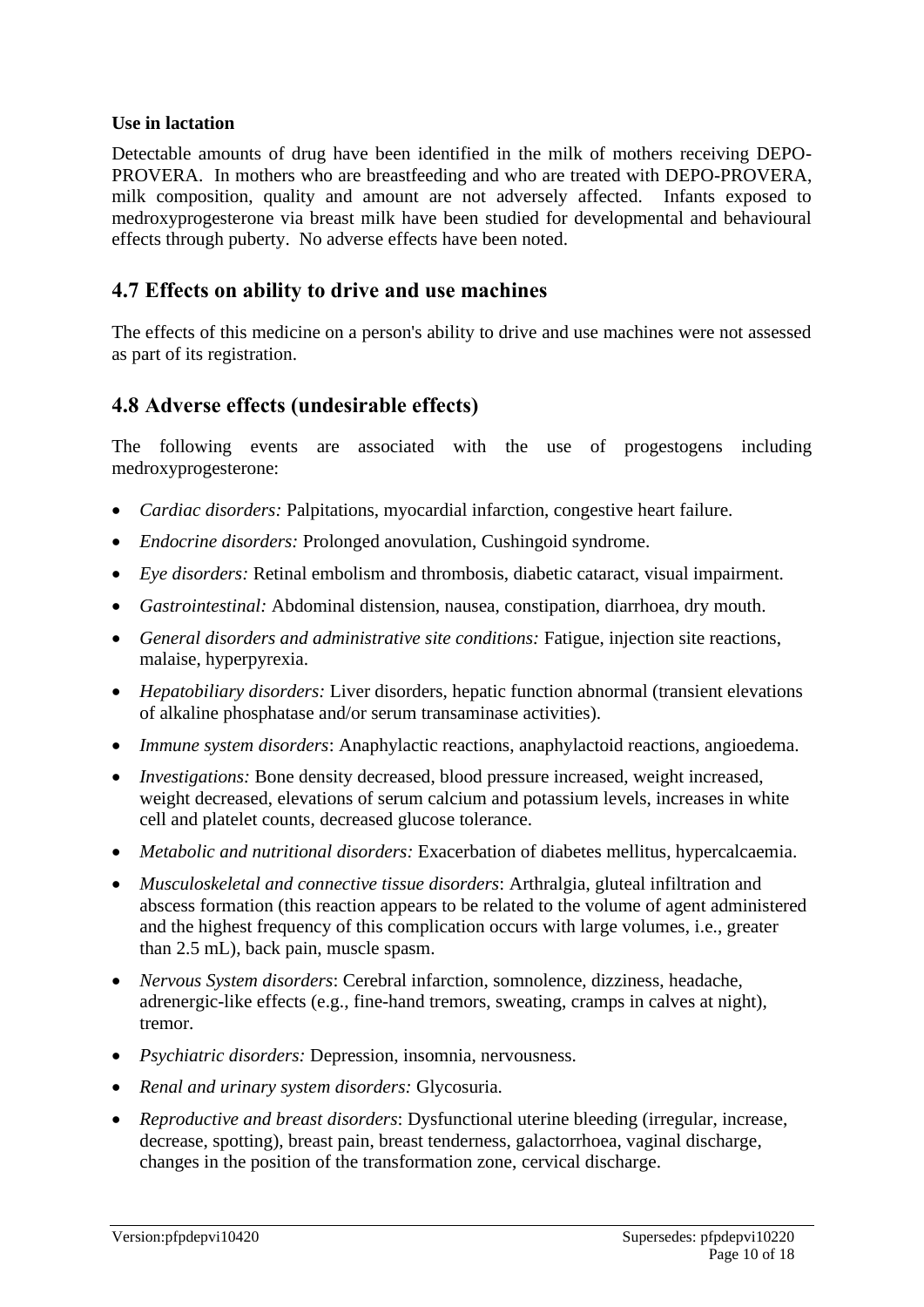- *Respiratory, thoracic and mediastinal disorders:* Pulmonary embolism.
- *Skin and subcutaneous tissue disorders:* Urticaria, pruritis, rash, acne, hirsutism, alopecia, hyperhidrosis.
- *Vascular disorders*: Embolism and thrombosis, thrombophlebitis.

In a clinical trial conducted using DEPO-PROVERA for contraception over 3,900 women, who were treated for up to 7 years, reported the following adverse reactions, which may or may not be related to the use of DEPO-PROVERA. The following adverse reactions were reported by more than 5% of subjects:

- menstrual irregularities (bleeding and/or amenorrhoea)
- abdominal pain or discomfort
- dizziness
- weight fluctuation
- nervousness
- headache
- asthenia (weakness or fatigue).

Adverse reactions reported by 1% to 5% of subjects using DEPO-PROVERA were:

- decreased libido or anorgasmia
- vaginitis
- **backache**
- pelvic pain
- leg cramps
- breast pain
- depression
- no hair growth or alopecia
- nausea
- bloating
- insomnia
- rash
- leukorrhoea
- oedema/fluid retention
- acne
- hot flushes.

The following events were reported by fewer than 1% of subjects

- Blood and lymphatic system disorders: Blood dyscrasia, anaemia.
- Cardiac disorders: Tachycardia, chest pain.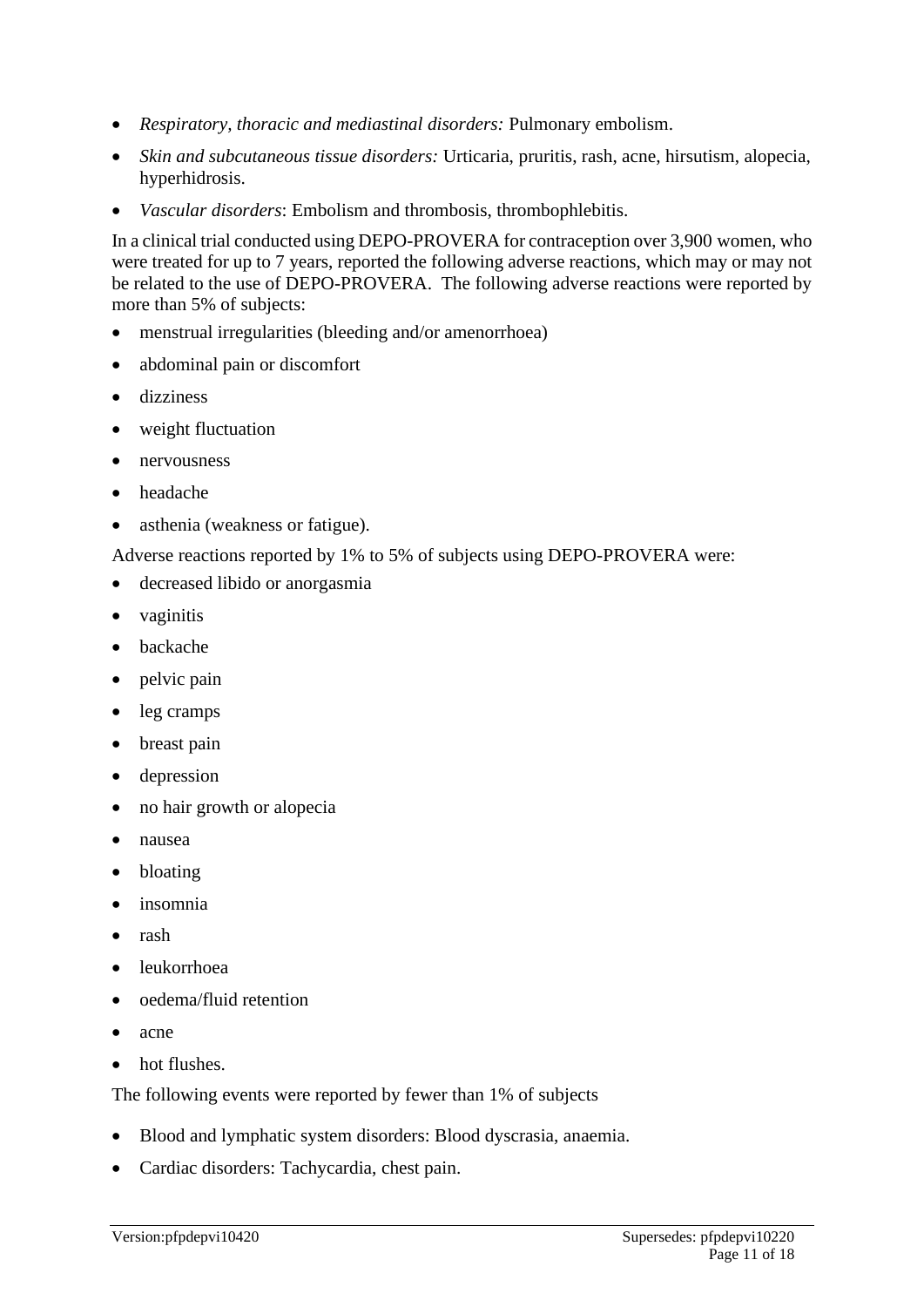- Gastrointestinal disorders: Gastrointestinal disorders, vomiting, rectal bleeding.
- General disorders and administrative site conditions: Pyrexia, chills, excessive thirst, pain at injection site.
- Hepatobillary disorders: Jaundice, jaundice cholestatic.
- Immune systems disorders: Drug hypersensitivity reactions.
- Metabolism and nutrition disorders: Changes in appetite.
- Musculoskeletal and connective tissue disorders: Scleroderma, osteoporosis.
- Nervous system disorders: Seizures, facial palsy, paralysis, somnolence, syncope.
- Psychiatric disorders: Confusion, euphoria, loss of concentration, changes in libido.
- Renal and urinary disorders: Genitourinary infections.
- Respiratory, thoracic and mediastinal disorders: Pulmonary embolism, dyspnoea, asthma, dysphonia.
- Reproductive and breast disorder: Galactorrhoea, dyspareunia, dyspareunia, vaginal cysts, changes in breast size, breast lumps or nipple bleeding, axillary swelling, breast cancer, prevention of lactation, sensation of pregnancy, lack of return to fertility, accidental pregnancy, uterine cervical erosions, cervical cancer, dysmenorrhoea, uterine hyperplasia.
- Skin and subcutaneous tissue disorders: Chloasma, hirsutism, dry skin, hyperhidrosis, abnormal body odour.
- Vascular disorders: Thrombophlebitis, deep vein thrombosis, varicose veins.

#### **Post-marketing experience**

In post-marketing experience, there have been reports of anaphylactic responses, thromboembolic events and rare cases of osteoporosis including osteoporotic fractures reported in patients taking DEPO-PROVERA.<sup>18,19,20</sup>

There have been post-marketing reports of lipodystrophy acquired.

There have been post-marketing reports of erectile dysfunction in association with use of MPA in oncology treatments.

Injection site nodule/lump, injection site persistent atrophy/indentation/dimpling, injection site reaction and injection site pain/tenderness were identified post-marketing.

#### **Reporting suspected adverse effects**

Reporting suspected adverse reactions after registration of the medicinal product is important. It allows continued monitoring of the benefit-risk balance of the medicinal product. Healthcare professionals are asked to report any suspected adverse reactions at [www.tga.gov.au/reporting](http://www.tga.gov.au/reporting-problems)[problems.](http://www.tga.gov.au/reporting-problems)

## **4.9 Overdose**

No serious medical effects have been reported in association with overdosage of DEPO-PROVERA injection suspension.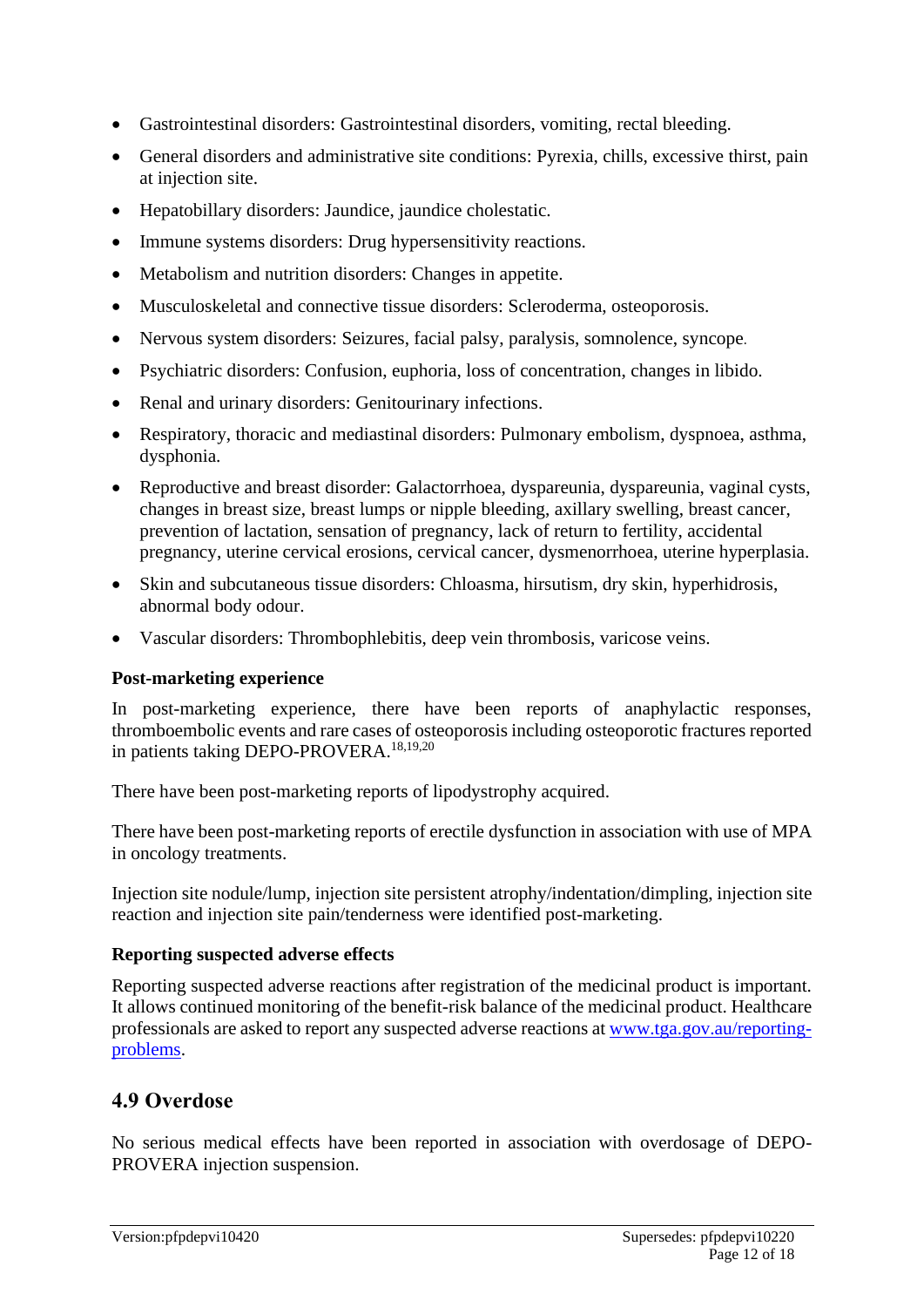Oral doses up to 3 g per day have been well tolerated. Patients receiving pharmacological doses of MPA for treatments of neoplasms (400 mg/day or greater) may occasionally exhibit effects resembling those of glucocorticoid excess.

As with the management of any overdosage, the physician should carefully observe the patient for the potential side effects. Overdose treatment is symptomatic and supportive.

For information on the management of overdose, contact the Poisons Information Centre on 13 11 26 (Australia).

## **5. PHARMACOLOGICAL PROPERTIES**

## **5.1 Pharmacodynamic properties**

#### **Mechanism of action**

#### **Animal**

MPA induces responses in laboratory animals comparable to those caused by progesterone. It is more potent than progesterone and, when injected as a suspension, has a long duration of action. MPA induces glandular development in the endometrium, maintains pregnancy, delays parturition, inhibits ovulation and suppresses estrous cycles. Androgenic and anabolic effects have been noted, but the drug is apparently devoid of significant estrogenic activity. In selected animal tests it has some adrenocorticoid-like activity and in dogs increases serum growth hormone levels.

#### **Human**

DEPO-PROVERA is a progestational agent with prolonged progestational effects when administered by intramuscular (IM) injection. When administered 3 monthly in recommended doses to women with adequate endogenous estrogen, it transforms proliferative into secretory endometrium. MPA inhibits gonadotrophin production, which in turn prevents follicular maturation and ovulation. These actions produce the contraceptive effect. In 5 DEPO-PROVERA clinical studies, the 3-month failure rate for the group of women treated with DEPO-PROVERA was zero (no pregnancies reported to  $0.7$  by Life-Table method).<sup>21,22</sup> The effectiveness of DEPO-PROVERA is dependent on the woman returning every 3 months for re-injection.

Women with lower body weights conceive sooner than women with higher body weights after discontinuation of DEPO-PROVERA.

#### **Clinical trials**

#### **Bone mineral density changes in adult women 23**

In a controlled, clinical study adult women using DEPO-PROVERA (150 mg IM) for up to 5 years for contraception showed spine and hip mean bone mineral density (BMD) decreases of 5-6%, compared to no significant change in BMD in the control group. The decline in BMD was more pronounced during the first two years of use, with smaller declines in subsequent years. Mean changes in lumbar spine BMD of -2.9%, -4.1%, -4.9%, -4.9% and -5.4%after 1, 2, 3, 4 and 5 years, respectively, were observed. Mean decreases in BMD of the total hip and femoral neck were similar.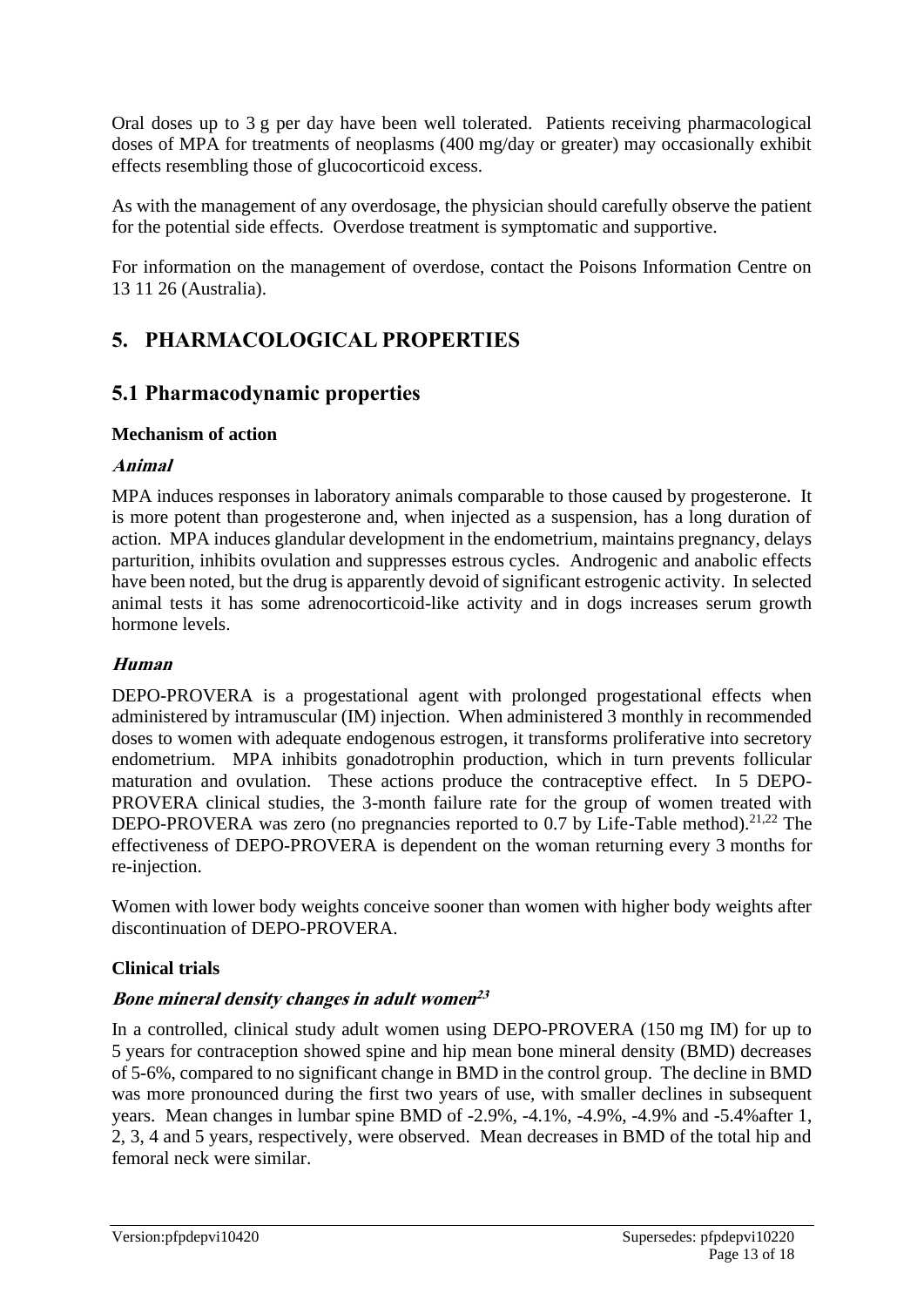After stopping use of DEPO-PROVERA (150 mg IM), there was partial recovery of BMD toward baseline values during the 2-year post-therapy period. A longer duration of treatment was associated with a slower rate of BMD recovery. See Section 4.4 Special warnings and precautions for use.

#### **BMD changes in adolescent females (12 to 18 years) 15,16**

An open-label non-randomised clinical study of DEPO-PROVERA (150 mg IM every 12 weeks for up to 240 weeks (4.6 years) in adolescent females (12 to 18 years) for contraception also showed that DEPO-PROVERA use was associated with a significant decline in BMD from baseline. Among subjects who received  $\geq$  4 injections/60-week period, the mean decrease in lumbar spine BMD was -2.1 % after 240 weeks; mean decreases for the total hip and femoral neck were -6.4 % and -5.4 %, respectively. In contrast, most adolescent girls will significantly increase bone density during this period of growth following menarche.

Based on mean changes, post-treatment follow-up showed that lumbar spine BMD recovered to baseline levels approximately 1.2 years after treatment was discontinued and hip and femoral neck BMD recovered to baseline levels approximately 4.6 years after treatment was discontinued (see Section 4.4 Special warnings and precautions for use).

## **5.2 Pharmacokinetic properties**

#### **Absorption**

Parenteral MPA is a long acting progestational steroid. Its long duration of action results from its slow absorption from the injection site.

Following a single 150 mg IM dose of DEPO-PROVERA, MPA levels increase for approximately 3 weeks to reach peak plasma concentrations of 1 to 7 ng/mL. The levels then decrease exponentially until they become undetectable (<100 pg/mL) between 120 and 200 days following the injection. Considerable interindividual variability in serum levels occurs after administration of standard doses of IM MPA.

#### **Metabolism**

MPA is metabolised and conjugated in the liver. Metabolic products are predominantly excreted in the urine, both as conjugated and free forms.

## **5.3 Preclinical safety data**

#### **Genotoxicity**

No data available.

#### **Carcinogenicity**

No data available.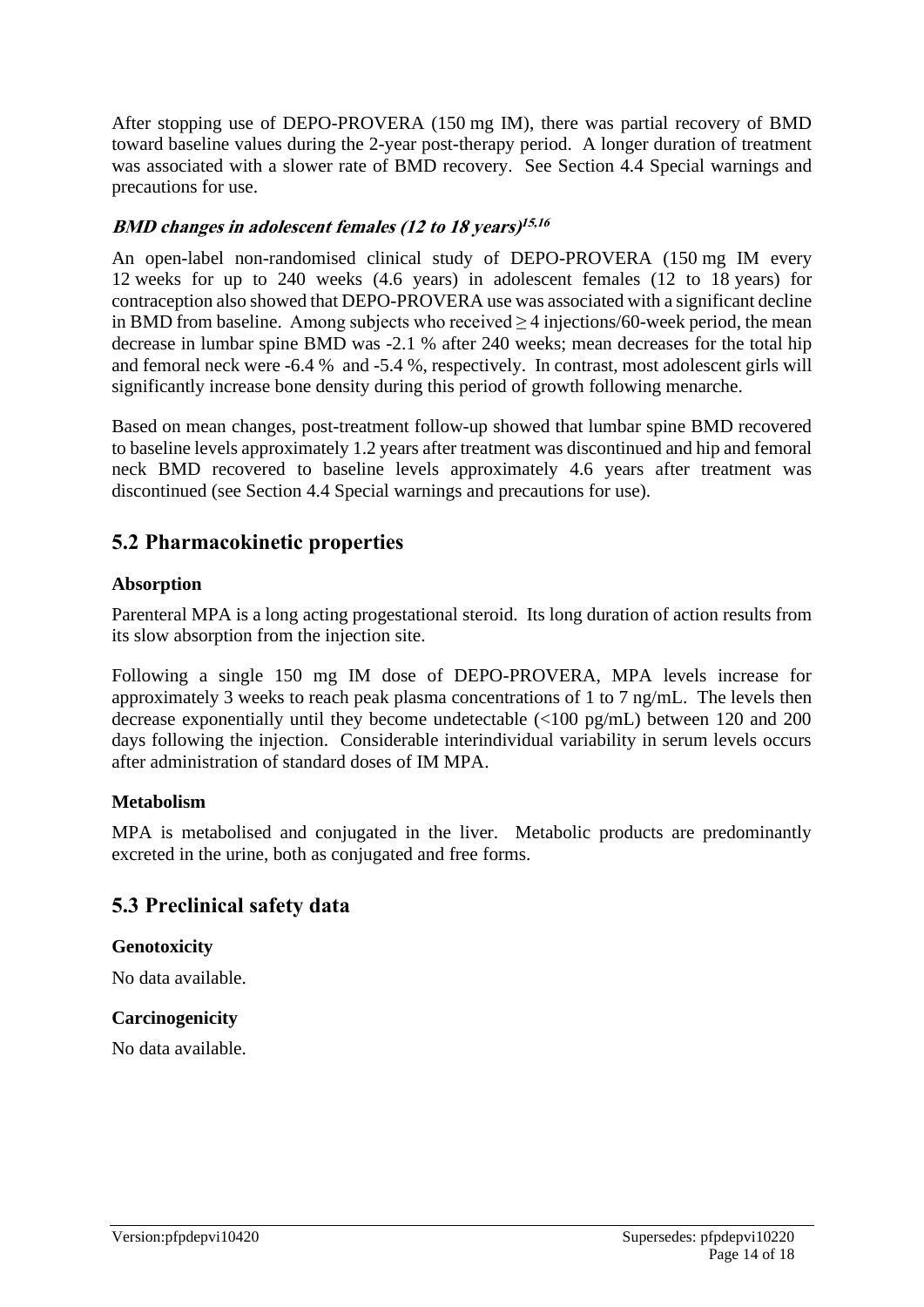## **6. PHARMACEUTICAL PARTICULARS**

## **6.1 List of excipients**

Macrogol 3350 Sodium chloride Polysorbate 80 Methyl hydroxybenzoate Propyl hydroxybenzoate

Water for Injections

## **6.2 Incompatibilities**

Incompatibilities were either not assessed or not identified as part of the registration of this medicine.

## **6.3 Shelf life**

In Australia, information on the shelf life can be found on the public summary of the Australian Register of Therapeutic Goods (ARTG). The expiry date can be found on the packaging.

## **6.4 Special precautions for storage**

Store below 30°C. Do not freeze.

## **6.5 Nature and contents of container**

DEPO-PROVERA 150 mg/mL injection suspension is supplied as:

- $\bullet$  1 x 1 mL vial
- 1 x 1 mL syringe. $#$

#This presentation is not currently available in Australia.

## **6.6 Special precautions for disposal**

In Australia, any unused medicine or waste material should be disposed of in accordance with local requirements.

## **6.7 Physicochemical properties**

MPA is a progestogen and a derivative of progesterone. It is a white to off-white, odourless crystalline powder, stable in air, melting between 200°C and 210°C. It is freely soluble in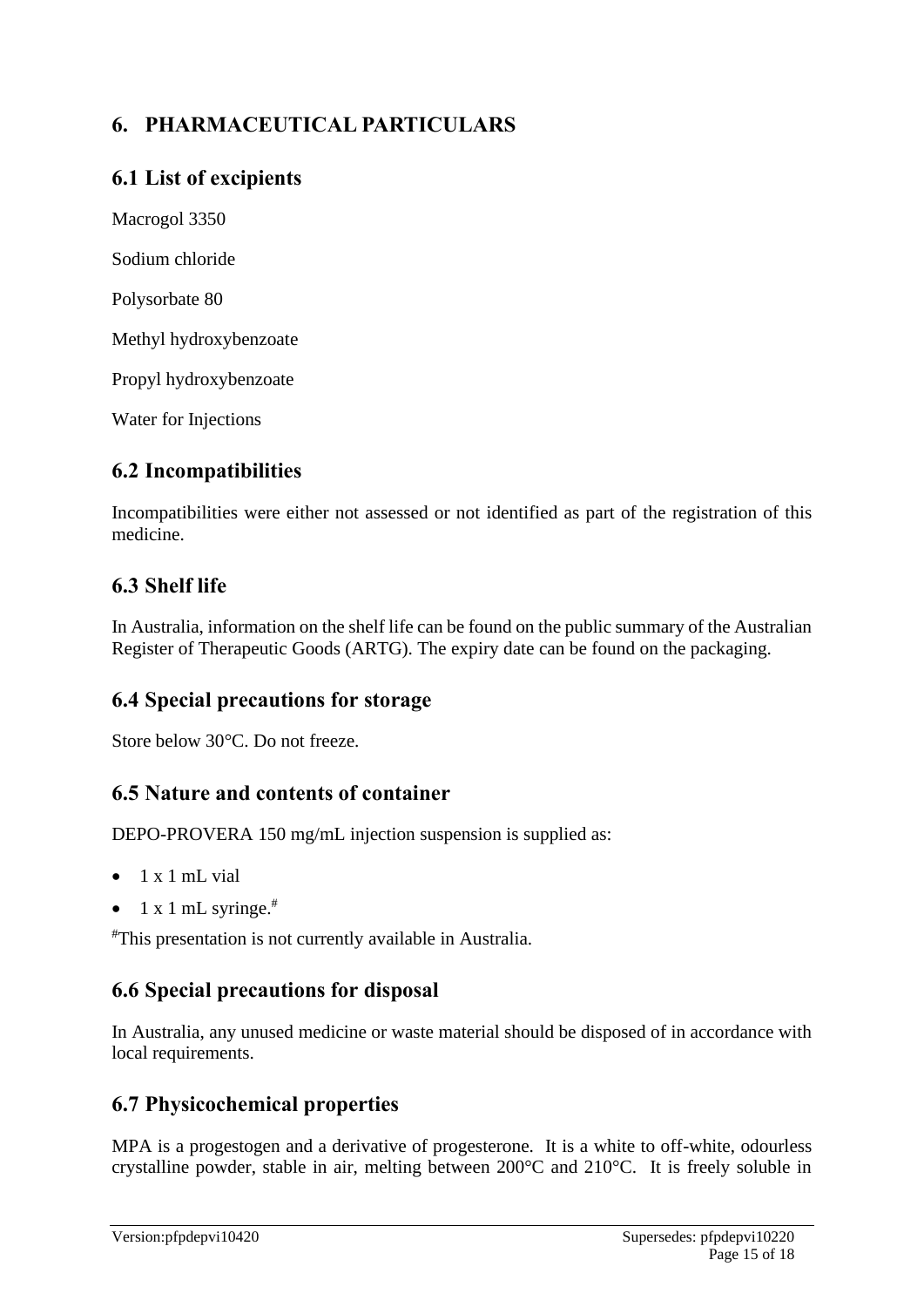chloroform, soluble in acetone and dioxane, sparingly soluble in ethanol and methanol, slightly soluble in ether and insoluble in water.

#### **Chemical structure**

MPA is 6 $\alpha$ -methyl-3,20-dioxopregn-4-en-17 $\alpha$ -yl acetate, the molecular formula is C<sub>24</sub>H<sub>34</sub>O<sub>4</sub> and its molecular weight is 386.52. The structural formula is as follows:



#### **CAS number**

71-58-9

## **7. MEDICINE SCHEDULE (POISONS STANDARD)**

S4, Prescription Only Medicine.

## **8. SPONSOR**

Pfizer Australia Pty Ltd Level 17, 151 Clarence Street Sydney NSW 2000 Toll Free Number: 1800 675 229 www.pfizer.com.au

## **9. DATE OF FIRST APPROVAL**

2 August 1991.

## **10. DATE OF REVISION**

29 April 2020

Registered trademark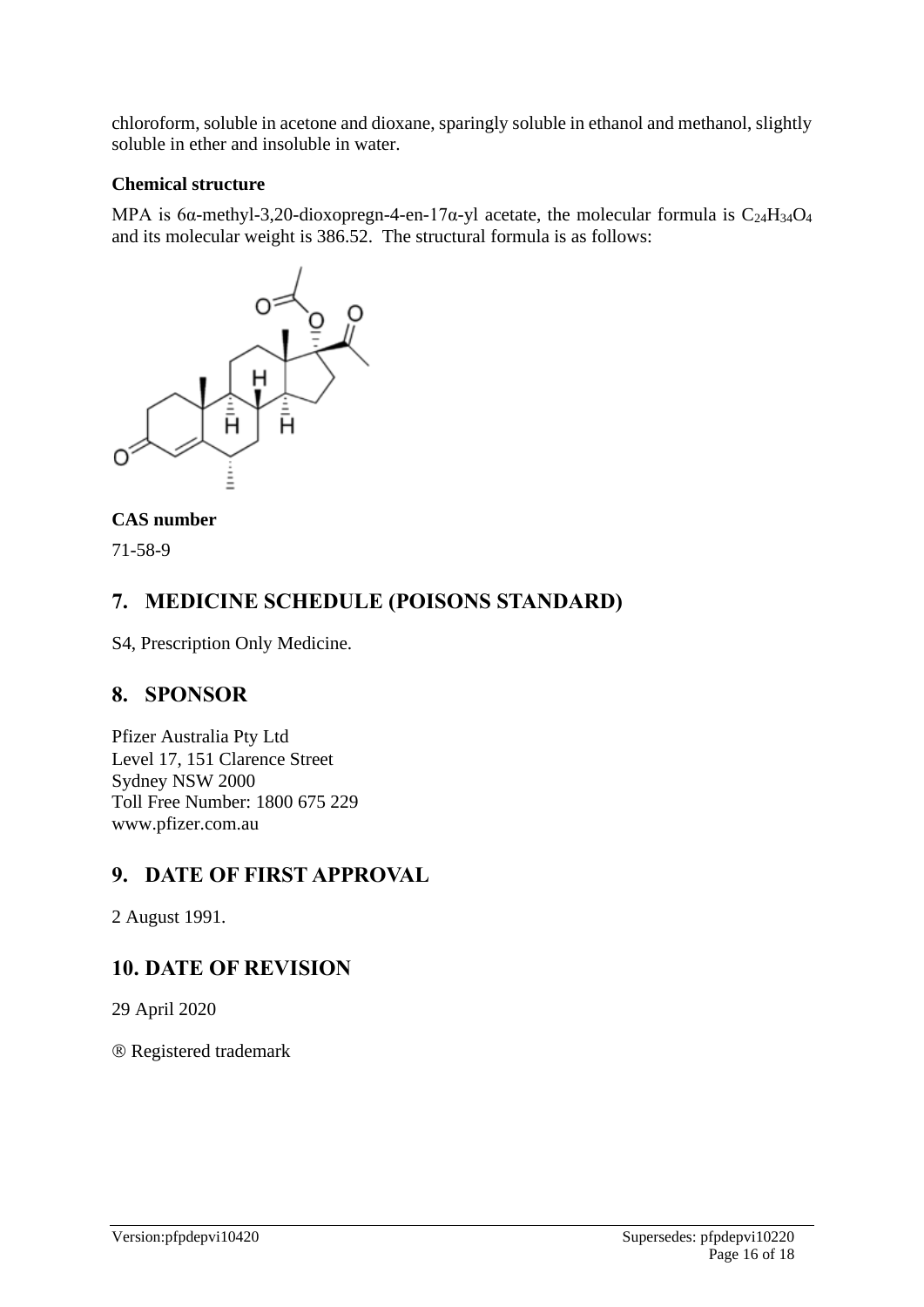#### **Summary Table of Changes**

| <b>Section changed</b> | Summary of new information                                 |
|------------------------|------------------------------------------------------------|
| 4.4, 5.1               | Update to the post-treatment time to baseline BMD recovery |

## **REFERENCES**

- 1. Wolter KD. Clinical Overview to Support Bone Mineral Density Revisions dated Sep04 Pfizer Inc.
- 2. Wolter KD. Clinical Overview to Support Bone Mineral Density Revisions for Oral and High Dose Parenteral Formulations. Dated Oct04, Pfizer Inc.
- 3. Schwallie PC, Assenzo JR. Contraceptive use-efficacy study utilizing medroxyprogesterone acetate administered as an intramuscular injection once every 90 days. Fertil Steril 24:331-339, 1973.
- 4. Looker AC. Dietary Supplement Use in Women: Current Status and Future Directions. Amer Soc of Nutr Sci 002213166/2003 1987S-1991S.
- 5. WHO Collaborative Study of Neoplasia and Steroid Contraceptives. Breast cancer and depot-medroxyprogesterone acetate: A multi-national study. Lancet 338:833-838, 1991.
- 6. WHO Collaborative Study of Neoplasia and Steroid Contraceptives. Depot medroxyprogesterone acetate (DMPA) and risk of epithelial ovarian cancer. Int J Cancer 49:191-95, 1991.
- 7. WHO Collaborative Study of Neoplasia and Steroid Contraceptives. Depot medroxyprogesterone acetate (DMPA) and risk of liver cancer. Int J Cancer 49:182-185, 1991.
- 8. WHO Collaborative Study of Neoplasia and Steroid Contraceptives. Depot medroxyprogesterone acetate (DMPA) and risk of invasive squamous cell cervical cancer. Contraception 45:299-312, 1992.
- 9. WHO Collaborative Study of Neoplasia and Steroid Contraceptives. Depot medroxyprogesterone acetate (DMPA) and risk of endometrial cancer. Int J Cancer 49:186-190, 1991.
- 10. Paul C, Skegg DC, Spears GF. Depo-medroxyprogesterone (DEPO-PROVERA) and risk of breast cancer. BMJ 299: 759-62, 1989.
- 11. Australian Institute of Health & Welfare, Australasian Association of Cancer Registries. Cancer in Australia 1983-1985. Cancer Series Number 1.
- 12. Gray, RH, Pardthaisong T. In Utero Exposure to Steroid Contraceptives and Survival During Infancy. Am J Epidemiol 134:804-811, 1991.
- 13. Pardthaisong T, Gray RH. In Utero Exposure to Steroid Contraceptives and Outcome of Pregnancy. Am J Epidemiol 134:795-803, 1991.
- 14. Pardthaisong T, Gray RH, McDaniel EB, Chandacham A. Steroid Contraceptive Use and Pregnancy Outcome. Teratology 38:51-58, 1988.
- 15. D'Angelo P, Wajszczuk C. Interim Statistical Report DEPO-PROVERA: Evaluation of Bone Mineral Density and Total Body Calcium in Adolescent DP150CI Users and Nonhormonal Contraceptive Users. May 2003 internal study report for on-going study Z/5400/0261; conducted under US-IND 45,275.
- 16. Interim Statistical Report for study Z/5400/0261, dated May 04.
- 17. Van Deijk WA, Bitjham GH, Mellink WAM, and Meulenberg PMM. Influence of Aminoglutethimide on Plasma Levels of Medroxyprogesterone Acetate: Its Correlation with Serum Cortisol. Cancer Treatment Reports 69:1, 85-90, January 1985.